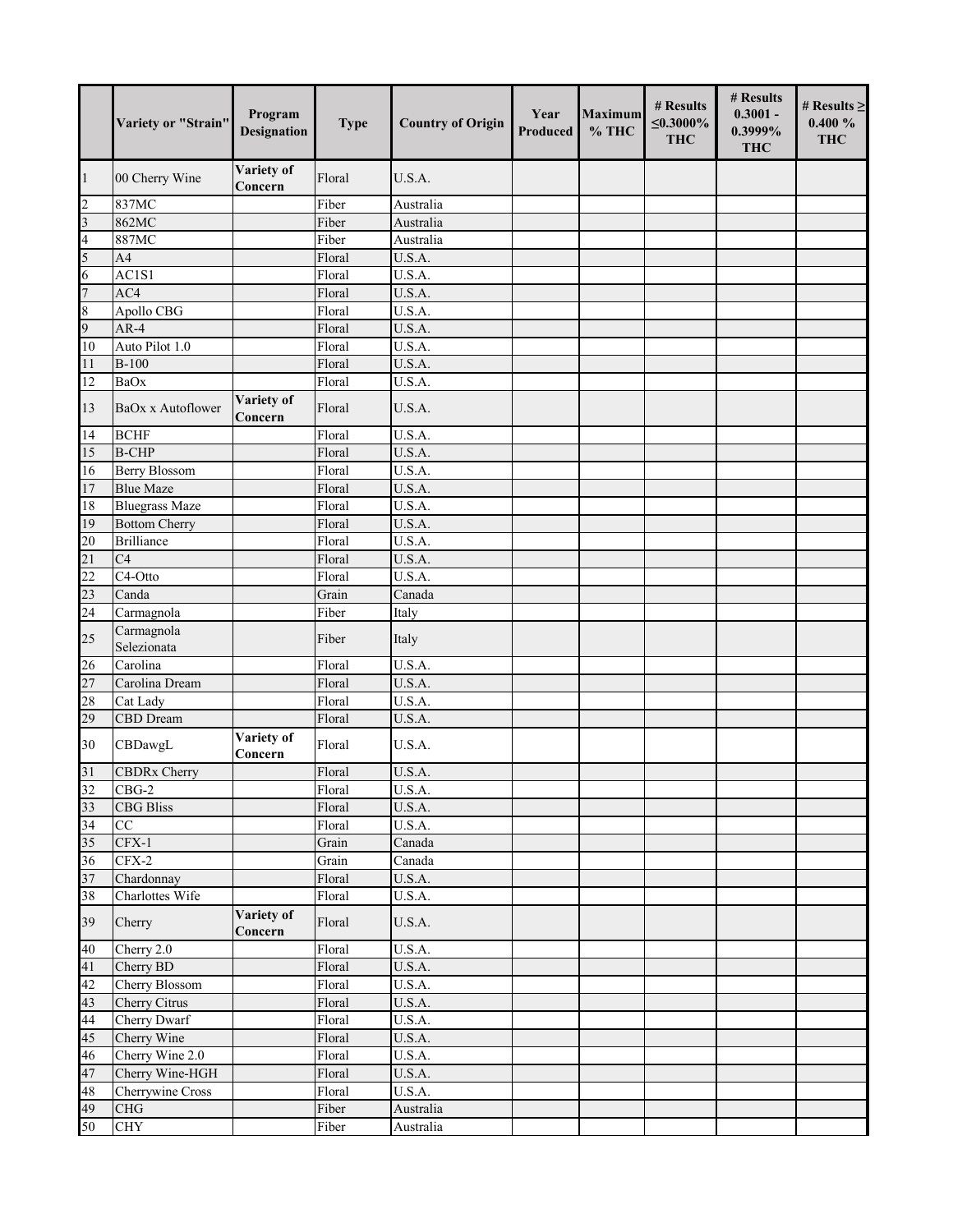| 51     | Citrus Fire               |                       | Floral | U.S.A. |  |  |  |
|--------|---------------------------|-----------------------|--------|--------|--|--|--|
| 52     | CKS1                      |                       | Floral | U.S.A. |  |  |  |
| 53     | <b>CKSA</b>               |                       | Floral | U.S.A. |  |  |  |
| 54     | CKSB                      |                       | Floral | U.S.A. |  |  |  |
| 55     | <b>CKSC</b>               | Variety of            | Floral | U.S.A. |  |  |  |
|        |                           | Concern               |        |        |  |  |  |
| 56     | <b>CKSCX</b>              |                       | Floral | U.S.A. |  |  |  |
| 57     | Cobbler #8                | Variety of<br>Concern | Floral | U.S.A. |  |  |  |
| 58     | Compliance                |                       | Floral | U.S.A. |  |  |  |
| 59     | Cope 30 Days B            |                       | Floral | U.S.A. |  |  |  |
| 60     | $CRS-1$                   |                       | Grain  | Canada |  |  |  |
| 61     | CW1A                      |                       | Floral | U.S.A. |  |  |  |
| 62     | CW2A                      |                       | Floral | U.S.A. |  |  |  |
| 63     | $D-100$                   |                       | Floral | U.S.A. |  |  |  |
| 64     | $D-200$                   |                       | Floral | U.S.A. |  |  |  |
| 65     | Delores                   |                       | Grain  | Canada |  |  |  |
| 66     | Dion Hemp 4               | Variety of<br>Concern | Floral | U.S.A. |  |  |  |
| 67     | $DP-1$                    |                       | Floral | U.S.A. |  |  |  |
| 68     | Dream Tonic #5            |                       | Floral | U.S.A. |  |  |  |
| 69     | Early Bird                |                       | Floral | U.S.A. |  |  |  |
| 70     | Eighty Eight              |                       | Floral | U.S.A. |  |  |  |
| $71\,$ | Elektra                   | Variety of<br>Concern | Floral | U.S.A. |  |  |  |
| 72     | Eletta Campana            |                       | Fiber  | Italy  |  |  |  |
| 73     | Endurance                 |                       | Floral | U.S.A. |  |  |  |
| 74     | <b>Endurance Cross</b>    |                       | Floral | U.S.A. |  |  |  |
| 75     | F <sub>5</sub>            |                       | Floral | U.S.A. |  |  |  |
| 76     | Fall Bloom                | Variety of<br>Concern | Floral | U.S.A. |  |  |  |
| 77     | Fibronova                 |                       | Fiber  | Italy  |  |  |  |
| 78     | Finola                    |                       | Grain  | Canada |  |  |  |
| 79     | Firecracker               |                       | Floral | U.S.A. |  |  |  |
| 80     | <b>FLM-34</b>             | Variety of<br>Concern | Floral | U.S.A. |  |  |  |
| 81     | FP-Orange-1               |                       | Floral | U.S.A. |  |  |  |
| 82     | Frank                     |                       | Floral | U.S.A. |  |  |  |
| 83     | Franklin                  |                       | Floral | U.S.A. |  |  |  |
| 84     | Franklin Cross            |                       | Floral | U.S.A. |  |  |  |
| 85     | Frosted Lime              |                       | Floral | U.S.A. |  |  |  |
| 86     | <b>FROT</b>               |                       | Floral | U.S.A. |  |  |  |
| 87     | FS1                       |                       | Floral | U.S.A. |  |  |  |
| 88     | Futura 75                 |                       | Fiber  | Italy  |  |  |  |
| 89     | Genesis AV1               | Variety of<br>Concern | Floral | U.S.A. |  |  |  |
| 90     | Georgina                  |                       | Grain  | Canada |  |  |  |
| 91     | Golden Redwood            |                       | Floral | U.S.A. |  |  |  |
| 92     | Grandi                    |                       | Grain  | Canada |  |  |  |
| 93     | Grape Soda                |                       | Floral | U.S.A. |  |  |  |
| 94     | H <sub>2</sub> Cherry 1-6 | Variety of<br>Concern | Floral | U.S.A. |  |  |  |
| 95     | H <sub>5</sub> CBG        |                       | Floral | U.S.A  |  |  |  |
| 96     | Hawaiin Haze              |                       | Floral | U.S.A. |  |  |  |
| 97     | Helena                    |                       | Fiber  | Serbia |  |  |  |
| 98     | Hemp 2                    |                       | Floral | U.S.A. |  |  |  |
| 99     | Hempress                  | Variety of<br>Concern | Floral | U.S.A. |  |  |  |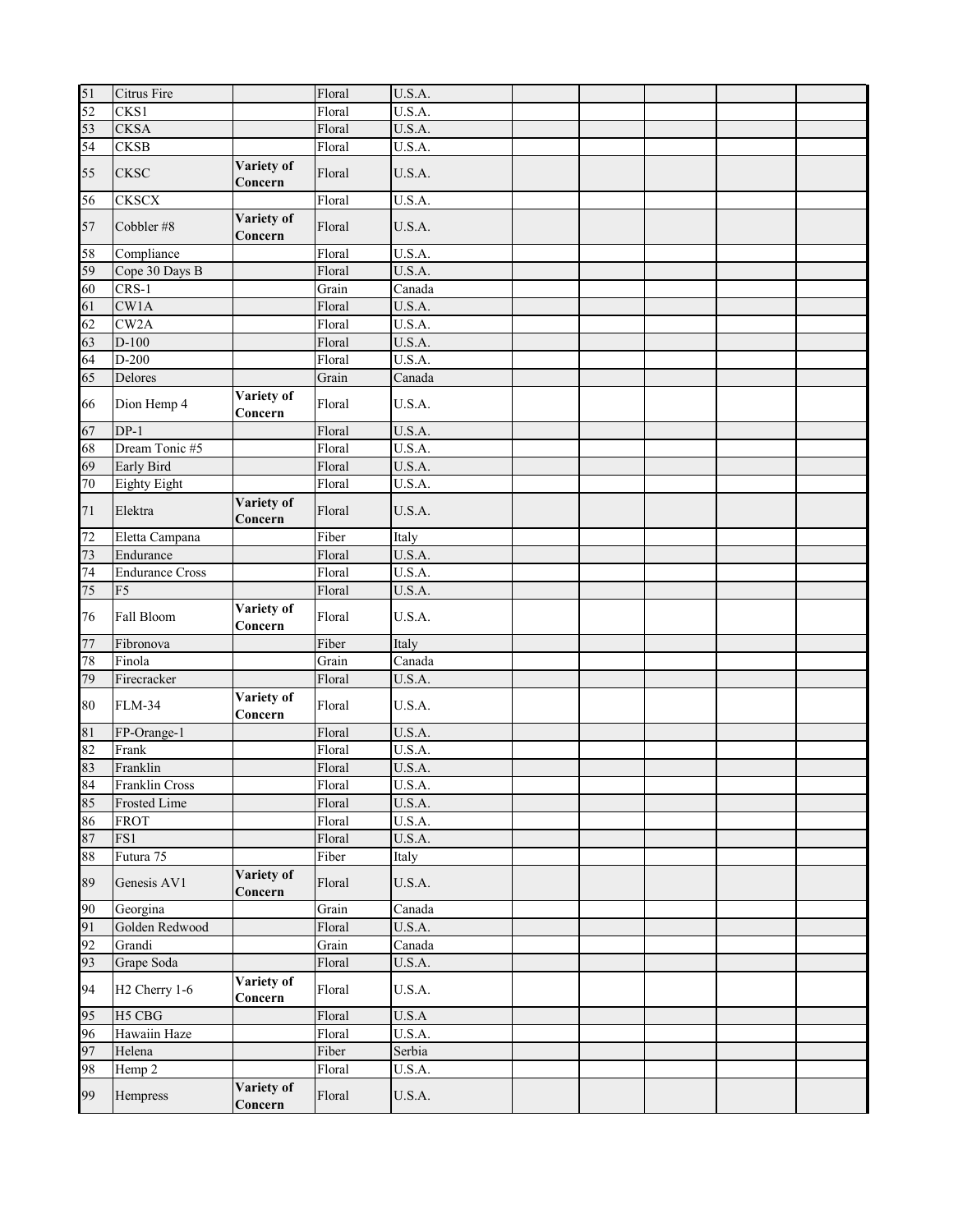| 100 | High Plains<br><b>Hash Plant</b> | CBD Variety of<br>Concern   | Floral | U.S.A.              |  |  |  |
|-----|----------------------------------|-----------------------------|--------|---------------------|--|--|--|
| 101 | High Plains<br>CBD Haze          | Early Variety of<br>Concern | Floral | U.S.A.              |  |  |  |
| 102 | <b>High Plains Stray</b><br>Kat  | Variety of<br>Concern       | Floral | U.S.A.              |  |  |  |
| 103 | <b>High Voltage</b>              |                             | Floral | U.S.A.              |  |  |  |
| 104 | Hiliana                          |                             | Floral | Ukraine             |  |  |  |
| 105 | HK01                             |                             | Floral | U.S.A.              |  |  |  |
| 106 | <b>HK02</b>                      |                             | Floral | U.S.A.              |  |  |  |
| 107 | HK05                             |                             | Floral | U.S.A.              |  |  |  |
| 108 | <b>HK05S</b>                     |                             | Floral | $\overline{U.S}.A.$ |  |  |  |
| 109 | <b>HK06</b>                      |                             | Floral | U.S.A.              |  |  |  |
| 110 | HK07                             |                             | Floral | U.S.A.              |  |  |  |
| 111 | HK08                             | Variety of<br>Concern       | Floral | U.S.A.              |  |  |  |
| 112 | <b>HK09</b>                      |                             | Floral | U.S.A.              |  |  |  |
| 113 | <b>HK12</b>                      | Variety of<br>Concern       | Floral | U.S.A.              |  |  |  |
| 114 | Hlesia                           |                             | Floral | Ukraine             |  |  |  |
| 115 | Hlukhovski                       |                             | Floral | Ukraine             |  |  |  |
| 116 | Hope                             | Variety of<br>Concern       | Floral | U.S.A.              |  |  |  |
| 117 | HS1                              |                             | Floral | U.S.A.              |  |  |  |
| 118 | HS <sub>2</sub>                  |                             | Floral | U.S.A.              |  |  |  |
| 119 | Hurricane Hemp,<br>Florence 213  | Variety of<br>Concern       | Floral | U.S.A.              |  |  |  |
| 120 | Hybrid #9                        |                             | Floral | U.S.A.              |  |  |  |
| 121 | <b>JCM</b>                       |                             | Floral | U.S.A.              |  |  |  |
| 122 | Katani                           |                             | Grain  | Canada              |  |  |  |
| 123 | KCC <sub>20</sub>                |                             | Floral | U.S.A.              |  |  |  |
| 124 | KCC1                             |                             | Floral | $\overline{U.S}.A.$ |  |  |  |
| 125 | KCC10                            |                             | Floral | U.S.A.              |  |  |  |
| 126 | KCC13                            |                             | Floral | U.S.A.              |  |  |  |
| 127 | KCC15                            |                             | Floral | U.S.A.              |  |  |  |
| 128 | KCC <sub>2</sub>                 |                             | Floral | U.S.A.              |  |  |  |
| 129 | KCC21                            |                             | Floral | U.S.A.              |  |  |  |
| 130 | KCC3                             | Variety of<br>Concern       | Floral | U.S.A.              |  |  |  |
| 131 | Kentucky Sunshine                |                             | Floral | U.S.A.              |  |  |  |
| 132 | Kentucky Woman<br>(KGG1)         |                             | Floral | U.S.A.              |  |  |  |
| 133 | KHRD1                            |                             | Floral | U.S.A.              |  |  |  |
|     | 134 KHRD100                      |                             | Floral | U.S.A.              |  |  |  |
|     | 135 KHRD2                        |                             | Floral | U.S.A.              |  |  |  |
|     | 136 KHRD3                        |                             | Floral | U.S.A.              |  |  |  |
| 137 | KHRD4                            |                             | Floral | U.S.A.              |  |  |  |
|     | 138 KHRD5                        |                             | Floral | U.S.A.              |  |  |  |
|     | 139 KHRD6                        |                             | Floral | U.S.A.              |  |  |  |
| 140 | <b>KY</b> Plume                  |                             | Floral | U.S.A.              |  |  |  |
| 141 | KYBLUE-1                         | Variety of<br>Concern       | Floral | U.S.A.              |  |  |  |
| 142 | Late Sue-1                       |                             | Floral | U.S.A.              |  |  |  |
| 143 | Letter of Intent                 |                             | Floral | U.S.A.              |  |  |  |
|     | 144 Lifter                       |                             | Floral | U.S.A.              |  |  |  |
| 145 | Lindorea                         |                             | Floral | U.S.A.              |  |  |  |
| 146 | Low Voltage                      |                             | Floral | U.S.A.              |  |  |  |
| 147 | Mammoth                          |                             | Floral | U.S.A.              |  |  |  |
|     | 148 Martha                       |                             | Floral | Canada              |  |  |  |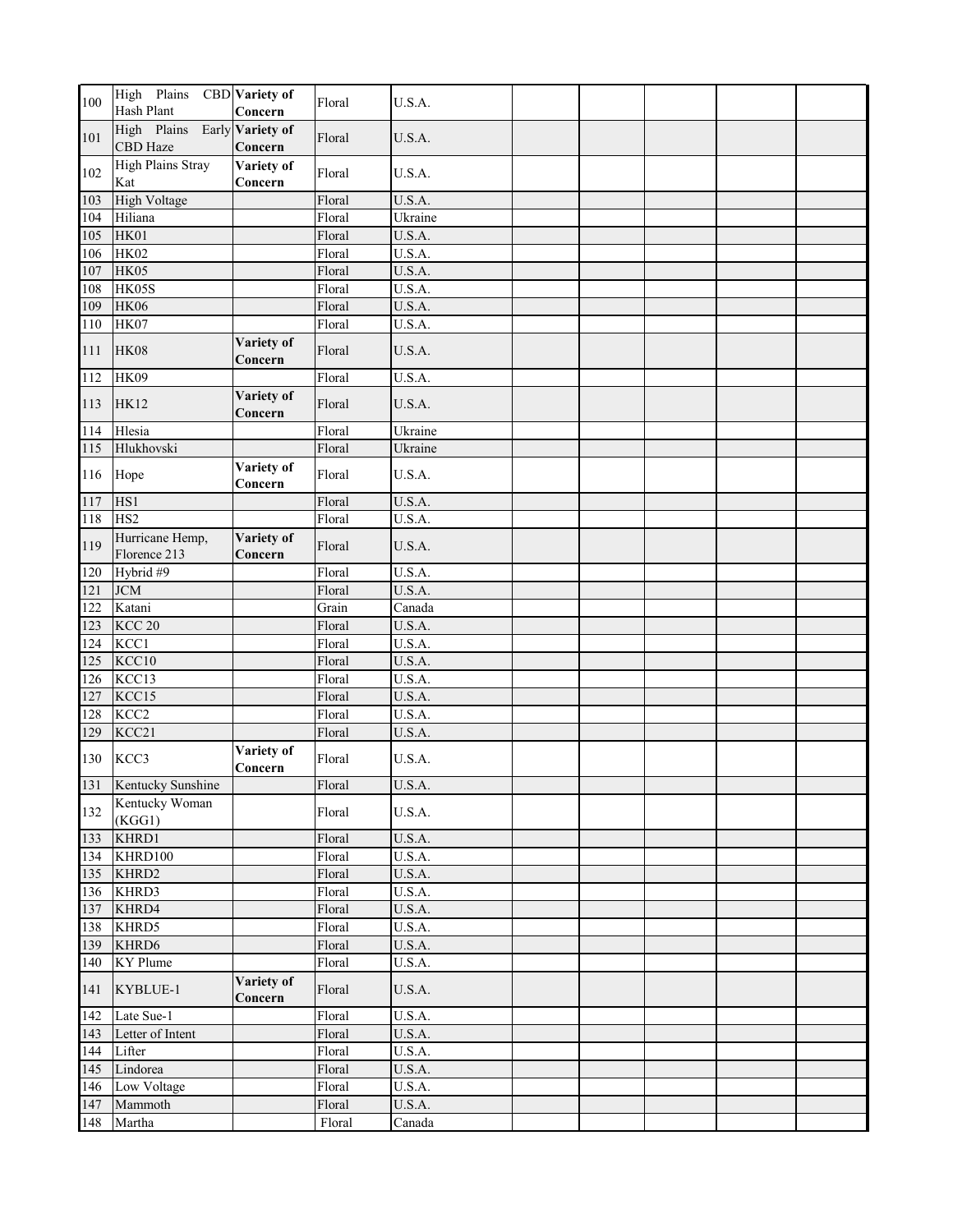| 149 | Mary               |                       | Floral | U.S.A.              |  |  |  |
|-----|--------------------|-----------------------|--------|---------------------|--|--|--|
| 150 | Maui's Cherry      |                       | Floral | U.S.A.              |  |  |  |
| 151 | Maui's Cherry 1    |                       | Floral | U.S.A.              |  |  |  |
| 152 | Maui's Cherry 2    |                       | Floral | U.S.A.              |  |  |  |
| 153 | Merlot D           | Variety of<br>Concern | Floral | U.S.A.              |  |  |  |
| 154 | Midwest Strain     |                       | Floral | U.S.A.              |  |  |  |
| 155 | Mojave Cherry      |                       | Floral | U.S.A.              |  |  |  |
| 156 | Morpho             |                       | Floral | U.S.A               |  |  |  |
| 157 | Mountain Mango     |                       | Floral | U.S.A.              |  |  |  |
| 158 | <b>MS77</b>        |                       | Fiber  | Australia           |  |  |  |
| 159 | NBS Hemp Auto      |                       | Floral | $\overline{U}.S.A.$ |  |  |  |
| 160 | Northwest Strain   |                       | Floral | U.S.A.              |  |  |  |
| 161 | <b>NS-39</b>       | Variety of<br>Concern | Floral | U.S.A.              |  |  |  |
| 162 | Oregon Watermelon  |                       | Floral | U.S.A               |  |  |  |
| 163 | Orange Juicer      |                       | Floral | U.S.A.              |  |  |  |
| 164 | OT                 |                       | Floral | U.S.A.              |  |  |  |
| 165 | OT Cross           |                       | Floral | U.S.A.              |  |  |  |
| 166 | Otto 2 Stout       | Variety of<br>Concern | Floral | U.S.A.              |  |  |  |
| 167 | Otto II            |                       | Floral | U.S.A.              |  |  |  |
| 168 | Oxi                |                       | Floral | U.S.A.              |  |  |  |
| 169 | Painted Lady       |                       | Floral | U.S.A.              |  |  |  |
| 170 | <b>PE10</b>        |                       | Floral | U.S.A.              |  |  |  |
| 171 | Picolo             |                       | Grain  | Canada              |  |  |  |
| 172 | <b>Pistol Pete</b> |                       | Floral | U.S.A.              |  |  |  |
| 173 | <b>PR13</b>        |                       | Fiber  | Australia           |  |  |  |
| 174 | Proof of Life      |                       | Floral | U.S.A.              |  |  |  |
| 175 | Pure CBD           |                       | Floral | U.S.A.              |  |  |  |
| 176 | Pure CBG           |                       | Floral | $\overline{U}.S.A.$ |  |  |  |
| 177 | Purple Emperor     |                       | Floral | U.S.A.              |  |  |  |
| 178 | Red B <sub>2</sub> |                       | Floral | U.S.A.              |  |  |  |
| 179 | Red Bordeaux       |                       | Floral | U.S.A.              |  |  |  |
| 180 | Rhubarb Pie #6     |                       | Floral | U.S.A.              |  |  |  |
| 181 | <b>RN13</b>        |                       | Floral | U.S.A.              |  |  |  |
| 182 | <b>RNA</b>         |                       | Floral | U.S.A.              |  |  |  |
|     | 183 Sam 2          | Variety of<br>Concern | Floral | U.S.A.              |  |  |  |
| 184 | Santhica 27        |                       | Fiber  | France              |  |  |  |
| 185 | Seagull A1         |                       | Floral | U.S.A.              |  |  |  |
| 186 | Seagull A7         |                       | Floral | U.S.A.              |  |  |  |
| 187 | Seagull B9         |                       | Floral | U.S.A.              |  |  |  |
| 188 | Seagull BC         |                       | Floral | U.S.A.              |  |  |  |
| 189 | Seagull DA         |                       | Floral | U.S.A.              |  |  |  |
| 190 | Seagull E          |                       | Floral | U.S.A.              |  |  |  |
| 191 | Seagull F          |                       | Floral | U.S.A.              |  |  |  |
| 192 | Seagull IH 1       | Variety of            | Floral | U.S.A.              |  |  |  |
| 193 | $SG1-E$            | Concern               | Floral | U.S.A.              |  |  |  |
| 194 | $SG2-L$            | Variety of<br>Concern | Floral | U.S.A.              |  |  |  |
| 195 | Siskiyou Gold      |                       | Floral | U.S.A.              |  |  |  |
| 196 | Sour Space Candy   |                       | Floral | U.S.A.              |  |  |  |
| 197 | Special Sauce      |                       | Floral | U.S.A.              |  |  |  |
| 198 | SS Alpha           | Variety of<br>Concern | Fiber  | China               |  |  |  |
| 199 | SS Beta            |                       | Fiber  | China               |  |  |  |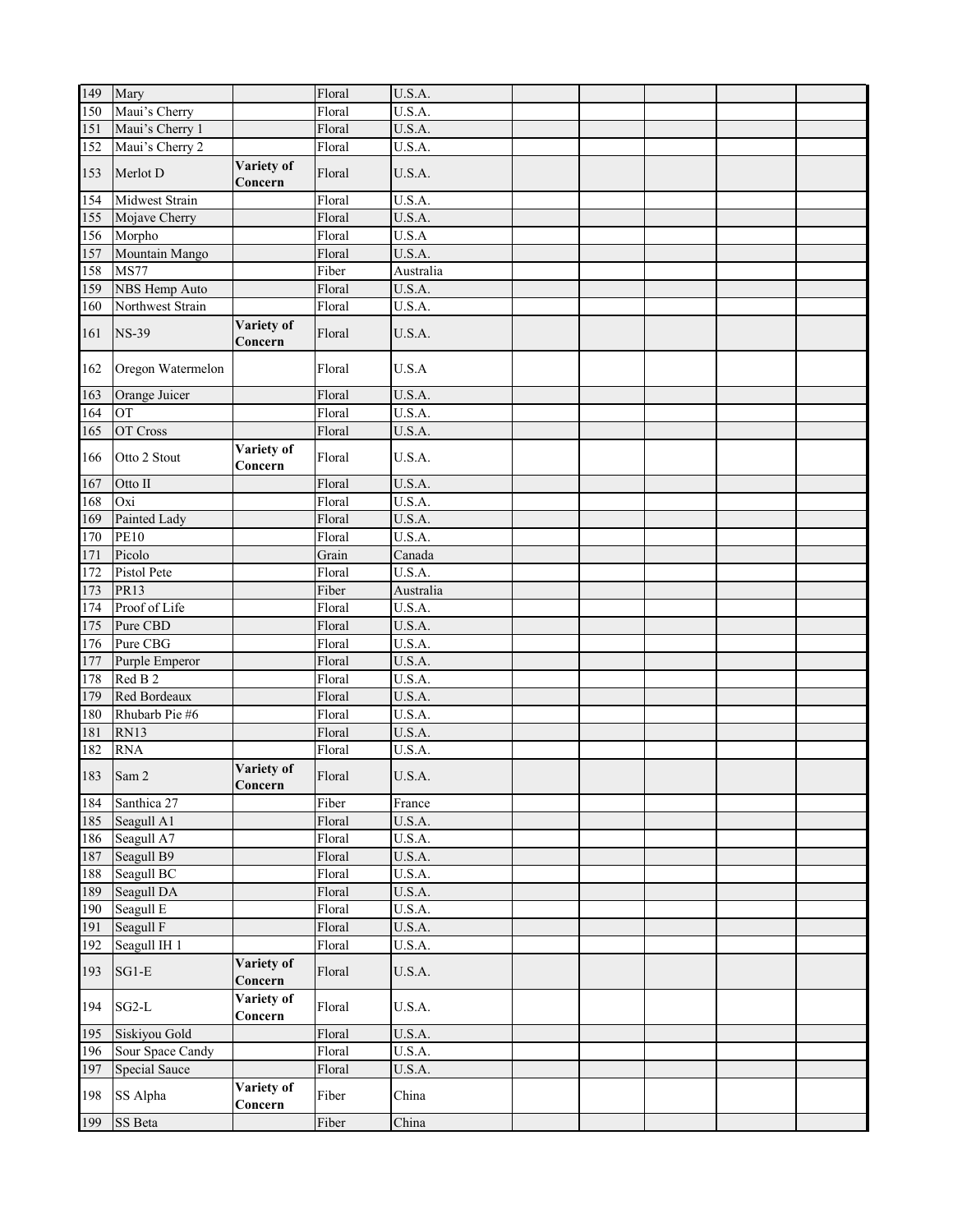| 200              | SS Charlie             |                       | Fiber  | China               |  |  |  |
|------------------|------------------------|-----------------------|--------|---------------------|--|--|--|
| 201              | SS Delta               |                       | Fiber  | China               |  |  |  |
| 202              | <b>Storms Morning</b>  |                       | Floral | U.S.A.              |  |  |  |
| 203              | <b>Stormy Daniels</b>  |                       | Floral | U.S.A.              |  |  |  |
| 204              | Stout                  |                       | Floral | U.S.A.              |  |  |  |
| 205              | <b>Stout Cross</b>     |                       | Floral | U.S.A.              |  |  |  |
| 206              | Stray Kat S1           |                       | Floral | U.S.A.              |  |  |  |
| 207              | Super Woman            |                       | Floral | U.S.A.              |  |  |  |
|                  |                        |                       |        |                     |  |  |  |
| 208              | <b>Suver Haze</b>      | Variety of<br>Concern | Floral | U.S.A.              |  |  |  |
| 209              | Sweet                  |                       | Floral | U.S.A.              |  |  |  |
| 210              | <b>Sweet Valentine</b> |                       | Floral | U.S.A.              |  |  |  |
| 211              | Sweetened              |                       | Floral | U.S.A.              |  |  |  |
| 212              | Sweetie Pie            |                       | Floral | $\overline{U}.S.A.$ |  |  |  |
| $\overline{213}$ | Sylphina               |                       | Floral | U.S.A.              |  |  |  |
| 214              | T1                     |                       | Floral | U.S.A.              |  |  |  |
| 215              | T1 Improved            |                       | Floral | U.S.A.              |  |  |  |
| 216              | T <sub>2</sub>         |                       | Floral | $\overline{U.S.A.}$ |  |  |  |
| 217              | Tangerine              |                       | Floral | U.S.A.              |  |  |  |
| 218              | The White Whale        |                       | Floral | U.S.A.              |  |  |  |
| 219              | The Wife               |                       | Floral | U.S.A.              |  |  |  |
| 220              | Top Cherry             |                       | Floral | U.S.A.              |  |  |  |
| 221              | Transparency           |                       | Floral | U.S.A.              |  |  |  |
| 222              | <b>Tres</b>            |                       | Floral | U.S.A.              |  |  |  |
| 223              | <b>Trump Towers</b>    |                       | Floral | U.S.A.              |  |  |  |
| 224              | Two Beards L           |                       | Floral | U.S.A.              |  |  |  |
| 225              | Tygra                  |                       | Fiber  | Poland; Ita         |  |  |  |
| 226              | Uno                    |                       | Floral | U.S.A.              |  |  |  |
|                  |                        |                       |        |                     |  |  |  |
| 227              | <b>USO 31</b>          |                       | Grain  | Italy;<br>Lithuania |  |  |  |
| 228              | Victoria               |                       | Floral | Canada              |  |  |  |
| 229              | WC1                    | Variety of<br>Concern | Floral | U.S.A.              |  |  |  |
| 230              | WC <sub>2</sub>        |                       | Floral | $\overline{U}.S.A.$ |  |  |  |
| 231              | White CBG              |                       | Floral | U.S.A.              |  |  |  |
| 232              | Wife                   |                       | Floral | U.S.A.              |  |  |  |
|                  |                        |                       |        |                     |  |  |  |
| 233              | Wife X Cherry Wine     |                       | Floral | U.S.A.              |  |  |  |
|                  | 234 Wild Bourbon       | Variety of<br>Concern | Floral | U.S.A.              |  |  |  |
| 235              | Workhorse              |                       | Floral | U.S.A.              |  |  |  |
| 236              | $X-59$                 |                       | Grain  | Canada              |  |  |  |
| 237              | XX                     |                       | Floral | U.S.A.              |  |  |  |
| 238              | Youngsim 10            |                       | Floral | U.S.A.              |  |  |  |
| 239              | Z4                     |                       | Floral | U.S.A.              |  |  |  |
| 240              | Zinfandel-C            | Variety of<br>Concern | Floral | U.S.A.              |  |  |  |
| 241              | Zolotonosha15          |                       | Grain  | Ukraine             |  |  |  |
| 242              | $ZT-10$                |                       | Floral | U.S.A.              |  |  |  |
| 243              | $ZT-11$                |                       | Floral | U.S.A.              |  |  |  |
| 244              | $ZT-12$                |                       | Floral | U.S.A.              |  |  |  |
| 245              | $ZT-13$                |                       | Floral | U.S.A.              |  |  |  |
| 246              | $ZT-14$                |                       | Floral | U.S.A.              |  |  |  |
| 247              | $ZT-15$                |                       | Floral | U.S.A.              |  |  |  |
| 248              | $ZT-2$                 |                       | Floral | U.S.A.              |  |  |  |
| 249              | $ZT-3$                 | Variety of<br>Concern | Floral | U.S.A.              |  |  |  |
| 250              | $ZT-4$                 | Variety of<br>Concern | Floral | U.S.A.              |  |  |  |